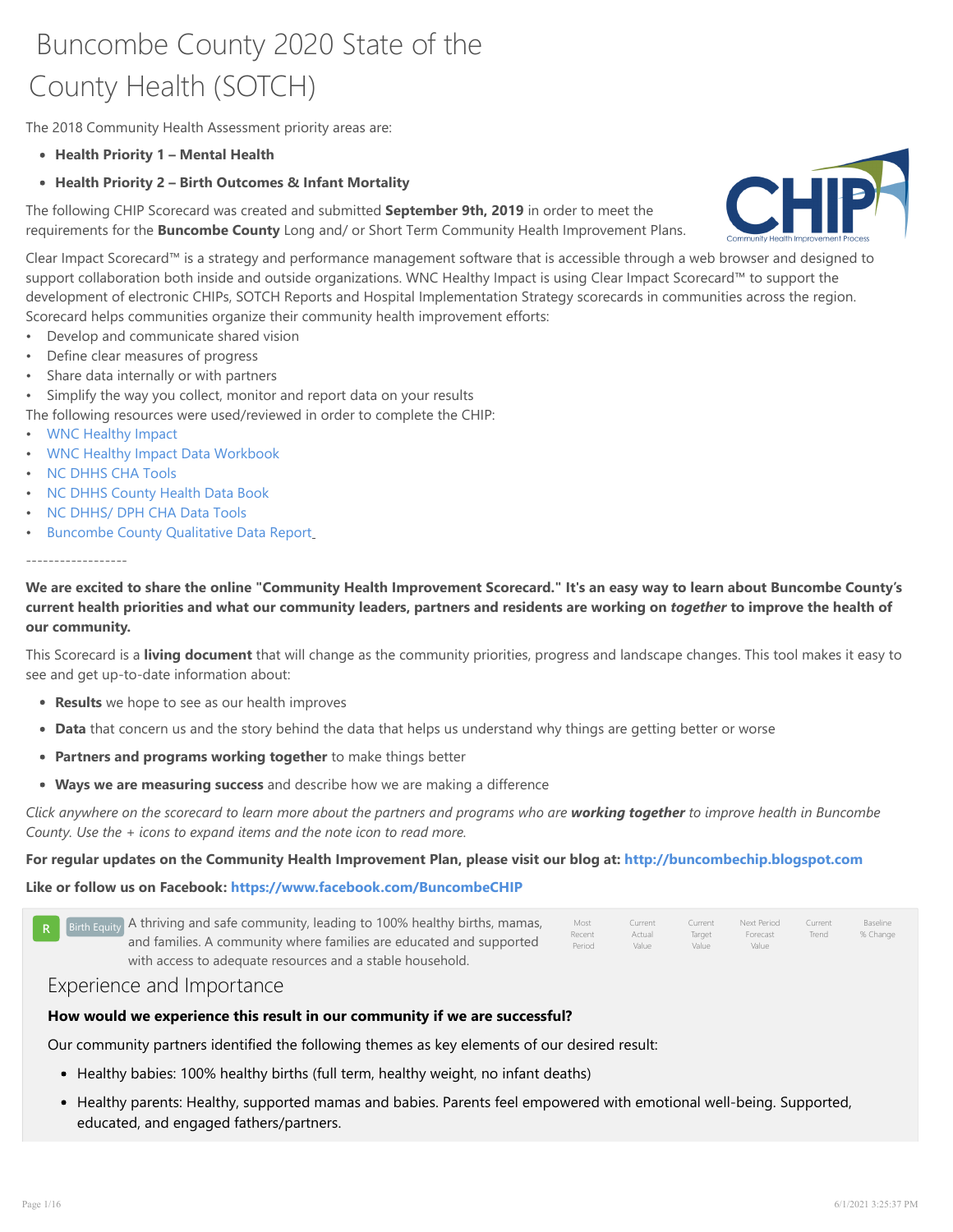• Healthy community: Thriving safe community where everyone gets along, & has what they need to be healthy. Household stability. Health care for all. Reparations made.

If we achieved our desired result, we would feel:

- Peaceful, with more time and energy to engage with community
- More relationship driven
- People listening to each other & respecting each other
- Less stress
- Families can earn a real living wage to live in Asheville
- No drugs, alcohol, vandalism
- Respect, honoring each other
- Emotional and physical safety
- Less fear
- Children can safely play outside with their friends
- More connection with nature
- Less coal ash
- Less light pollution
- More edible gardens
- Quiet no sirens
- Nicer police
- History of structural racism has been reconciled and repaired

# What information led to the selection of Birth Eqiuty and this related result?

Equity in Birth Outcomes and Infant Mortality was one of 10 standout health conditions based on the size and severity of the issue in our community and was reviewed separately from substance use. What made Birth Equity standout most was the data collected locally through the WNCHI telephone survey, from key informant surveys and via community input sessions gathered through listening sessions and brief surveys done in community gathering places ranging from food distribution sites to the Asheville Tourist stadium. Infant and Child Health as well as Family Planning were issues of key concern among community leaders in the Online Key Informant Survey; Secondary data revealed significant disparities in are present in birth outcomes, infant mortality and preconception health for African American and Latinx residents.

# Key findings related to Birth Equity included: From 2018 Priorization Process

- Preterm Births: 9.9% overall (2013-2017)
	- Black (13.8%), Latinx (9.8%), White (9.0%),
		- Black : White inequity ratio of 1.53
- Low Birth Weight: 8.3% overall (2013-2017)
	- Black (15%), Latinx (6.2), White (8.0%),
		- Black : White inequity ratio of 1.87
- Infant Mortality: 6.4 deaths per 1,000 live births (2013-2017)
	- $\circ$  Black (19.6), Latinx (6.2\*), White (5.1)
	- \*Rates based on fewer than 20 cases as for the Latinx infant mortality rate are unstable and should be interpreted with caution.
		- Black : White inequity ratio of 3.8
		- **Latinx : White inequity ratio of 1.2\***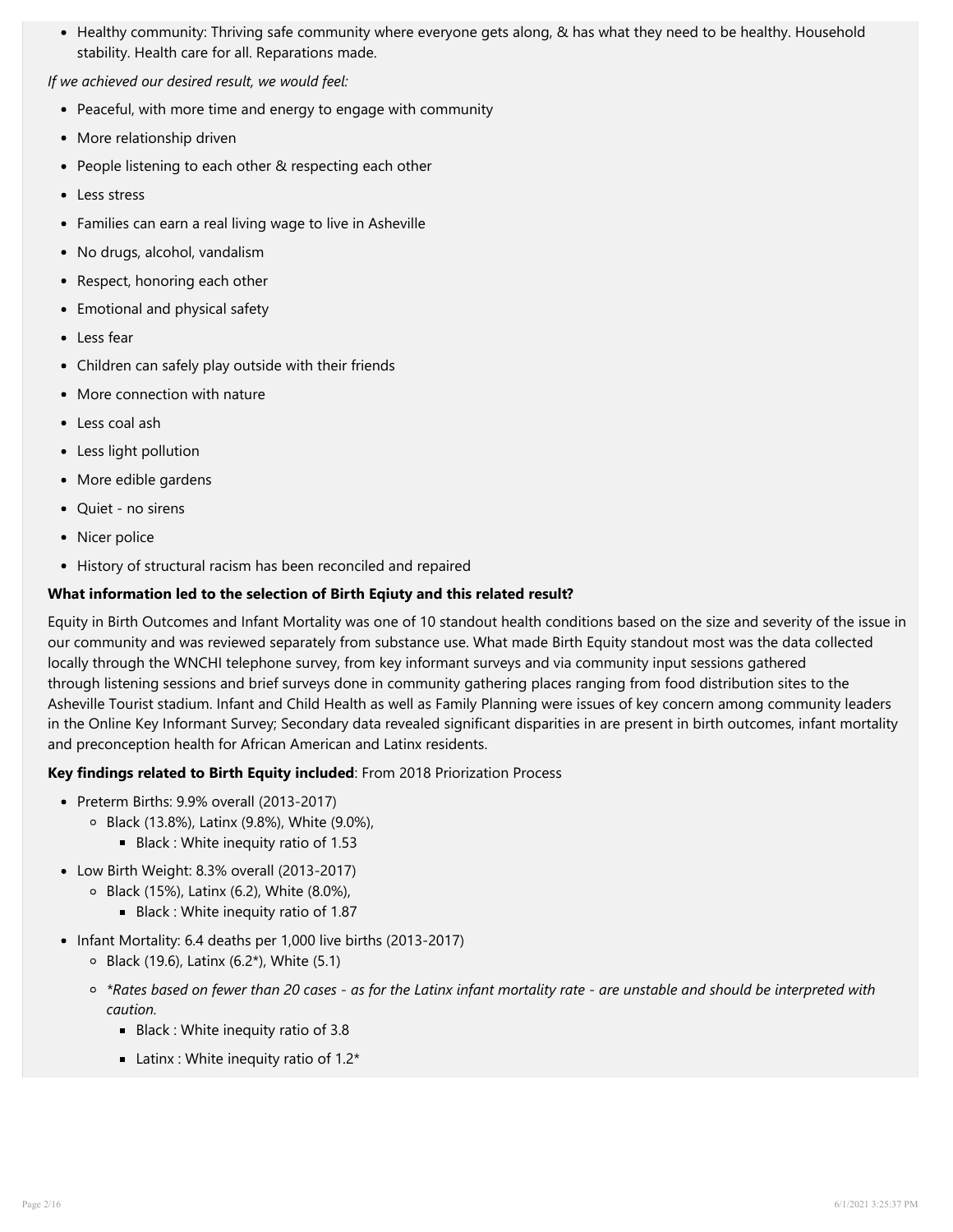- Teen Pregnancy: 21.1 per 1,000 women 15-19 (2017)
	- Black (35.3), Latinx (35.4,) White (17.2)
		- Black: White inequity ratio of 2.05
		- Latinx : White inequity ratio of 2.06

#### What Else Do We Know?

- The number of teen pregnancies that end in abortion has been steadily dropping since 2006 and Buncombe's rate is consistent with the region and state (6.1/1,000 women 15-19) (NC SCHS, 2018) (North Carolina State Center for Health Statistics, 2018)
- There was no Black / White disparity in the percent of women (87.9%) receiving care in their first trimester. Latinas were even more likely (91.6%) to receive care. (NC SCHS, 2018)

Our CHIP Advisory Council, with representation from roughly 30 community organizations, working to broadly address health, social and economic needs, were actively engaged in 3 2-hour work sessions to identify which community health conditions to prioritize. Using a tool to prioritize conditions based on relevance, impact and feasibility, birth equity emerged as one of the two areas to focus on for CHIP moving forward (along with Mental Health).

#### 2020 Progress on Action Plan Strategies:

Advance Cross sector Collaboration to Undo Racism:

- **EXEC** Clincal & Staff Capacity:
	- $\circ$  City MatCH Birth Equity Institute: The Buncombe County City Match Home Team is working in partnership with Mothering Asheville as a container for collaboration, data sharing and strategy development for our local cohort. During the final quarter of 2019 and early 2020, Buncombe's home team has received coaching on Equity Strategic Planning and in the progress to identify data metrics for the projects.
		- Perinatal Periods of Risk (PPOR) Review and Planning Process with University of Nebraska Medical Center Team: The Buncombe County Home Team participated in of technical assistance coaching on the Perinatal Periods of Risk approach to reduce infant mortality in small city context. Designed for use in US cities with high infant mortality rates, PPOR brings community stakeholders together to build consensus and partnership based on local data. PPOR provides an analytic framework and steps for investigating and addressing the specific local causes of high fetal and infant mortality rates and disparities. Initial analyses are based only on vital records data (births, deaths, and fetal deaths); later steps utilize all available sources of data and information. Next steps for the Buncombe County Home Team will include defining a reference population and reviewing comparison by prevalence of risk factors between target and reference populations .
		- City MatCH COVID-19 All Members Webinar Featuring Buncombe County & Uzazi Village: During this all members call, Buncombe County and Uzazi Village reflect on the impact of the virus in our respective communities and how we are addressing concerns on equity for historically marginalized populations. Buncombe shared our approach to setting up accessible testing sites; providing resources in various languages; utilizing social media platforms in novel ways to reach new segments of our community. Buncombe County's briefing reviewed: Creation of an Equity Branch to the Emergency Operations Center (EOC), distribution of equity/assetbased COVID Pandemic Language Style guide, use of the CDC's Social Vulnerability Index in COVID testing site prioritization, and local application of the adoption of the National Innovation Service's Equitable Systems Transformation Framework for COVID-19 in our EOC operations.
		- $\circ$  2020 CityMatCH Leadership and Maternal Child Health Epidemiology Conference Upstream Approaches to Data, Programs, and Policies in Maternal and Child Health: During this breakout session, Buncombe County joined local representatives from health departments and community organizations to share our journey to formally declare racism as a public health crisis. Panelists for this session i discussed the intentional next steps they in progress, post- declaration to combat racism as they work build a new reality for mothers, children, families, and the community as a whole. Contributing Speakers included Andy Wessel, Douglas County Health Department; Katrice Cain, First Year Cleveland; Zo Mpofu, Buncombe County Public Health.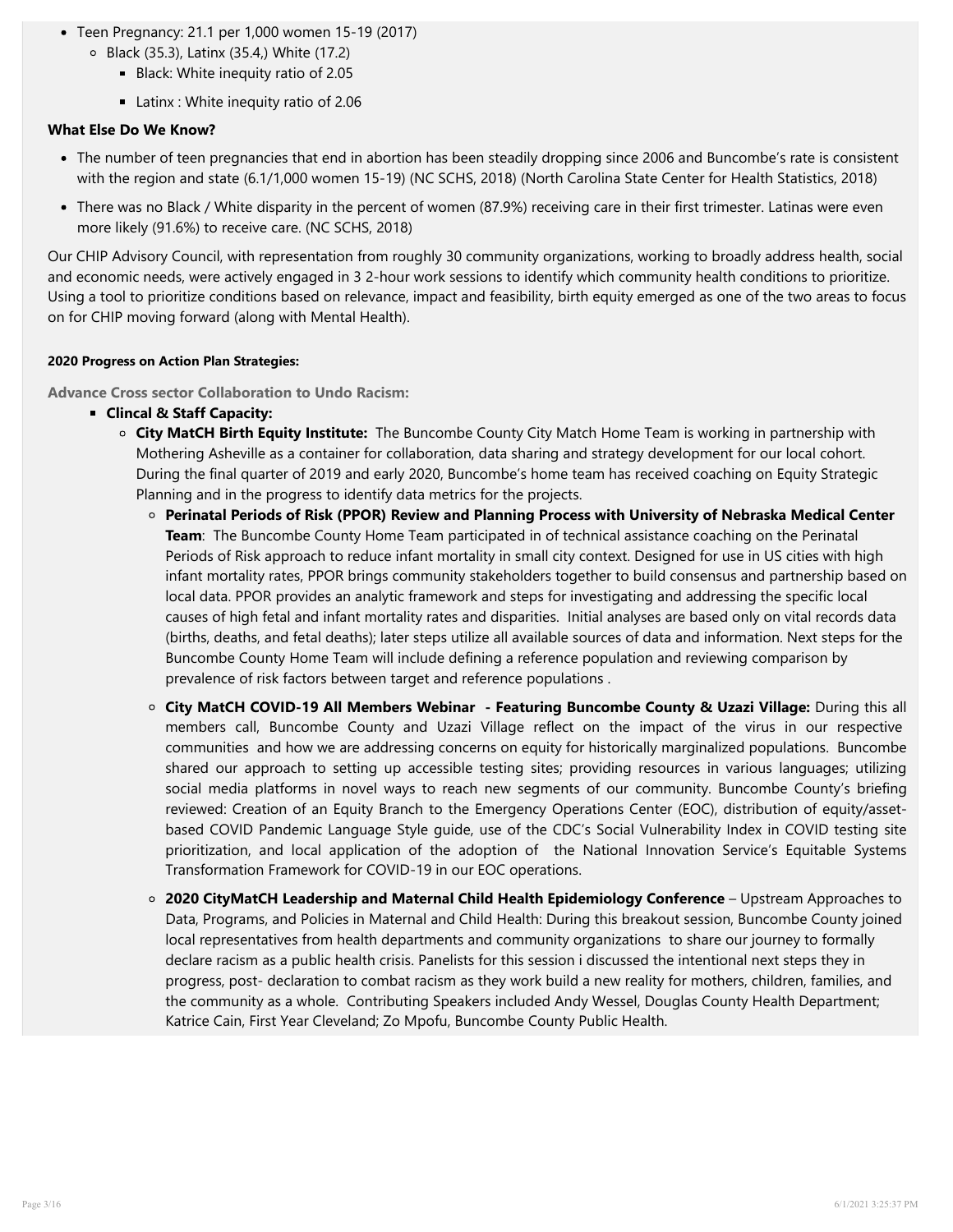# **Policy Change:**

- $\circ$  **Buncombe County Government Equity Workgroup**: The Buncombe County Equity work will evaluate the current effort in various areas throughout the organization to articulate work unified, countywide approach to equity. The workgroups initial goals is to identify the challenges to racial and social equity and inclusion and brainstorm innovative ways to overcome those hurdles. It's vital that Buncombe County makes all its decisions concerning policies and procedures in a way that is consistently equitable for all employees, county partners and the community. Initial goals for the workgroup:
	- Adopted Results Based Accountability (RBA) as the central data and quality improvement framework with [plans to trains county staff in the approach.](https://www.nis.us/blog/0jpt3zevqsdwgd3hv2zv2n74xckhvz)
	- **Standing an Equity Data Governance Workgroup**
	- [Hosted more than a dozen community input session on the Dr](https://www.citymatch.org/wp-content/uploads/2021/01/2020-Conference-Archive-7.pdf)aft an Equity and Inclusion, garnering feedback on outlined strategies, suggested measures, and performance indicators.
- o Buncombe County Health and Human Services Board Declares Racism a Public Health Crisis: On Friday, June 26, the Buncombe County Health and Human Services (BCHHS) Board unanimously passed a proclamation declaring racism as a public health crisis and outlining action steps to further advance the 2018 CHIP overarching strategy for cross-sectors collaboration to undo racism. The 10 point action articulates the following measures:
	- 1. Assert that racism is a public health crisis affecting our entire community;
	- 2. In collaboration with BCHHS Executive Staff, Senior Staff and the Buncombe County Equity and Inclusion Workgroup, conduct an assessment of internal policy and procedures and make recommendations to the County Manager and Board of Commissions of changes needed to ensure racial equity is a core el of BCHHS;
	- 3. In collaboration with BCHHS Executive Staff, Senior Staff and the Buncombe County Equity and Inclusion Workgroup conduct an assessment and make recommendations to the County Manager and Board of Commissioners of changes needed to insure that all human resources, vendor selection and grant management activities are conducted with a racial equity lens including reviewing all internal policies and practices such as hiring, promotions, leadership appointments and funding;
	- 4. In collaboration with BCHHS Executive Staff, Senior Staff and the Buncombe County Equity and Inclusion Workgroup conduct an assessment and make recommendations to the County Manager and Board of Commissioners of changes needed to insure that BCHHS is an equity and justice-oriented organization, with the BCHHS and Senior Staff identifying specific activities to embrace diversity and to incorporate antiracism principles across BCHHS, leadership, staffing and contracting;
	- 5. Continually assess and revise all portions of codified health regulations through a racial equity lens;
	- 6. In collaboration with BCHHS Executive Staff, Senior Staff and the Buncombe County Equity and Inclusion Workgroup conduct an assessment and make recommendations to the County Manager and Board of Commissioners of changes needed to incorporate into the organizational structure a plan for educational efforts to understand, address and dismantle racism, in order to undo how racism affects individual and population health and provide tools to assist BCHHS staff, contractors, and its jurisdictions on how to engage actively and authentically with communities of color; advocate for relevant policies that improve health in communities of color, and support local, state, regional, and federal initiatives that advance efforts to dismantle systemic racism;
	- 7.
	- 8. Partner and build alliances with local organizations that have a legacy and track record of confronting racism;
	- 9. Identify clear goals and objectives, including specific benchmarks, to assess progress and capitalize on opportunities to further advance racial equity, aligning measures with indicators identified in the Healthy NC 2030 Report; and
	- 10. Establish alliances and secure adequate resources for successful accomplishment of the above activities.
- **Examps City of Asheville Declares Community Reparations:** On July 14, 2020, the Asheville City Council unanimously passed a Resolution supporting community reparations for Black Asheville. The resolution acknowledges systemic racism present in the community, as well as nationally. The resolution directs the City Manager to establish a process to develop short-, medium-, and long-term recommendations to specifically address the creation of generational wealth and to boost economic mobility and opportunity in the Black community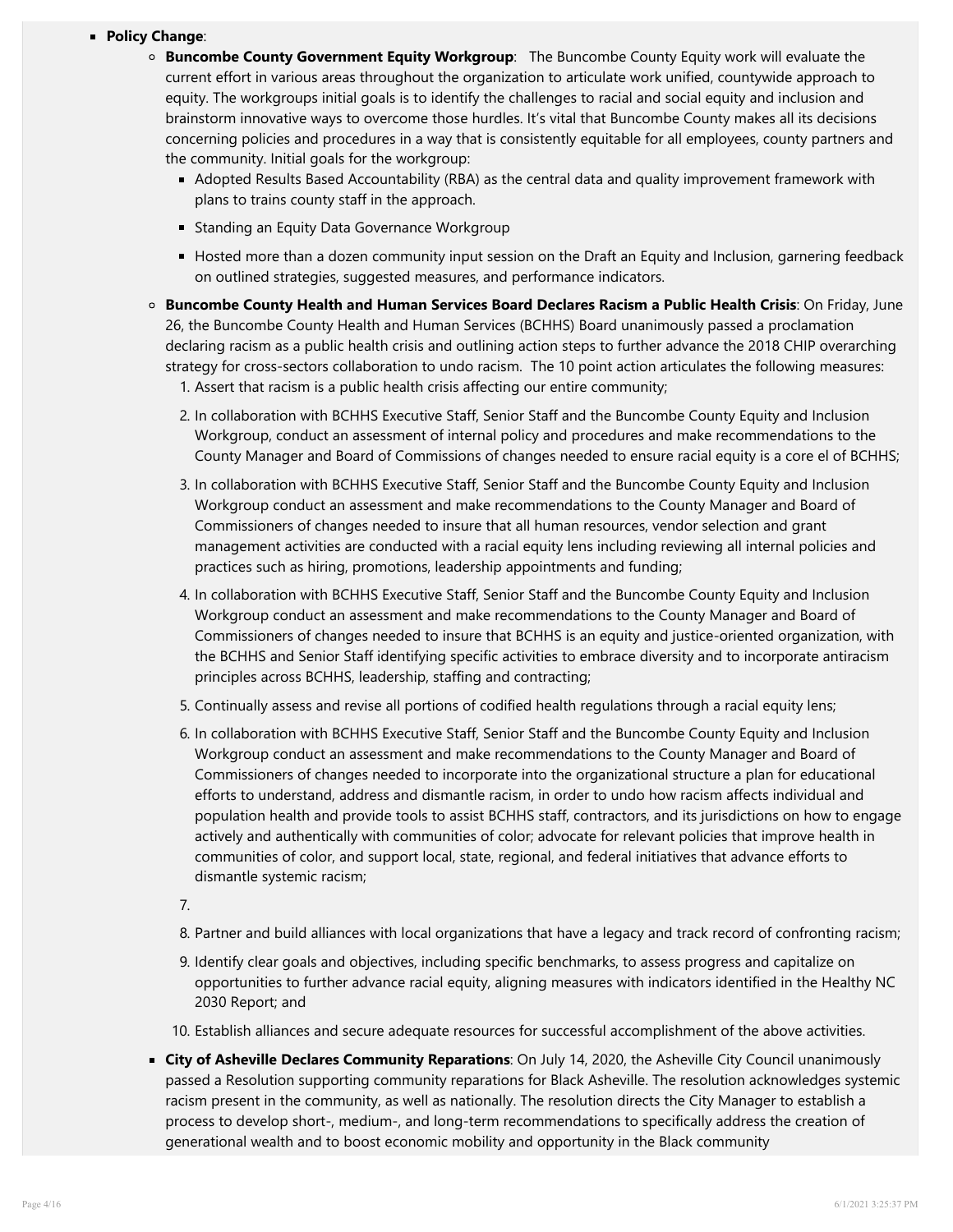- Buncombe County Board of Commissioners Pass Racism as a Public Health & Public Safety Crisis **Resolution**: On August 4, 2020, the Buncombe County Board of Commissioners voted to approve a resolution Declaring Racism a Public Health and Safety Crisis. This policy measure, follow years of compelling data narratives shared with the Board, further supported by the recent declarations by the Health & Human Services Board and Justice Resources Advisory Council along with a request for a comprehensive Board resolution elevating and confirming the crisis. These actions and the study's findings led Buncombe County during its meeting on Aug. 4.
- **Buncombe County Board of Commissioners Pass Reparations Resolution**: At the August 4th, 2020 meeting, County Commissioners approved a resolution by a vote of 4-3 for community reparations. Full test of the resolution is here, notable supporting statement and highlights from the resolution include:
	- Apologies and efforts to make amends to Buncombe County's Black community for the County's: participation in and sanctioning of the enslavement of Black people; enforcement of segregation and racist, discriminatory policies and practices during that era; and participation in an urban renewal program that harmed multiple, successful black communities.
	- $\circ$  The County will continue its work and funding in the following areas: increasing quality early childhood education opportunities; increasing Black homeownership, business ownership, and other ways to build generational wealth within the Black community; reducing health disparities including infant mortality; and reducing racial disparities in the justice system.
	- The Cou[nty will appoint representatives to serve on the Community Reparations](https://drive.google.com/file/d/1WKialVISWzu72mhasyy9SslDbVGMSj5U/view) Commission, a newly formed task force created by the City of Asheville.

# **E** Community Change:

National Day of Racial Healing: January 19th marked the 5th Annual National Day of Racial Health. National Day of Racial Healing (NDORH), a day set apart for institutions and individuals to reflect on and take ownership of how they have participated in systemic racism, and to make a commitment to improve. In honor of NDORH, Buncombe County Health and Human Services partnered with the YWCA of Asheville and WNC on Let's Talk COVID-19 Vaccinations; a virtual town hall focused on holding space for the lived and historical expe[riences of Black and](https://www.buncombecounty.org/common/Commissioners/20200804/HHS Declaration Racism as a Public Safety Crisis.pdf) Indige[nous Pe](https://www.buncombecounty.org/common/Commissioners/20200804/HHS Declaration Racism as a Public Safety Crisis.pdf)ople [of Color \(BIPOC\) seeking medical care](https://www.buncombecounty.org/common/Commissioners/20200804/JRAC Declaration Racism as a Public Safety Crisis.pdf) in the United States. This town hall presented an opportunity for Buncombe County Public Health and Community leadership to acknowledge the ways in which health systems have failed to meet the needs of BIPOC populations, and give lift efforts past and present to ensure equitable access to medical care, and the COVID-19 vaccine today. This Let's Talk COVID-19 Vaccinations was livestreamed on Wednesday, Jan. 27, at 5:30 p.m., in English on Buncombe County Government's Facebook page with simultaneous Spanish interpretation and live American Sign Language (ASL).

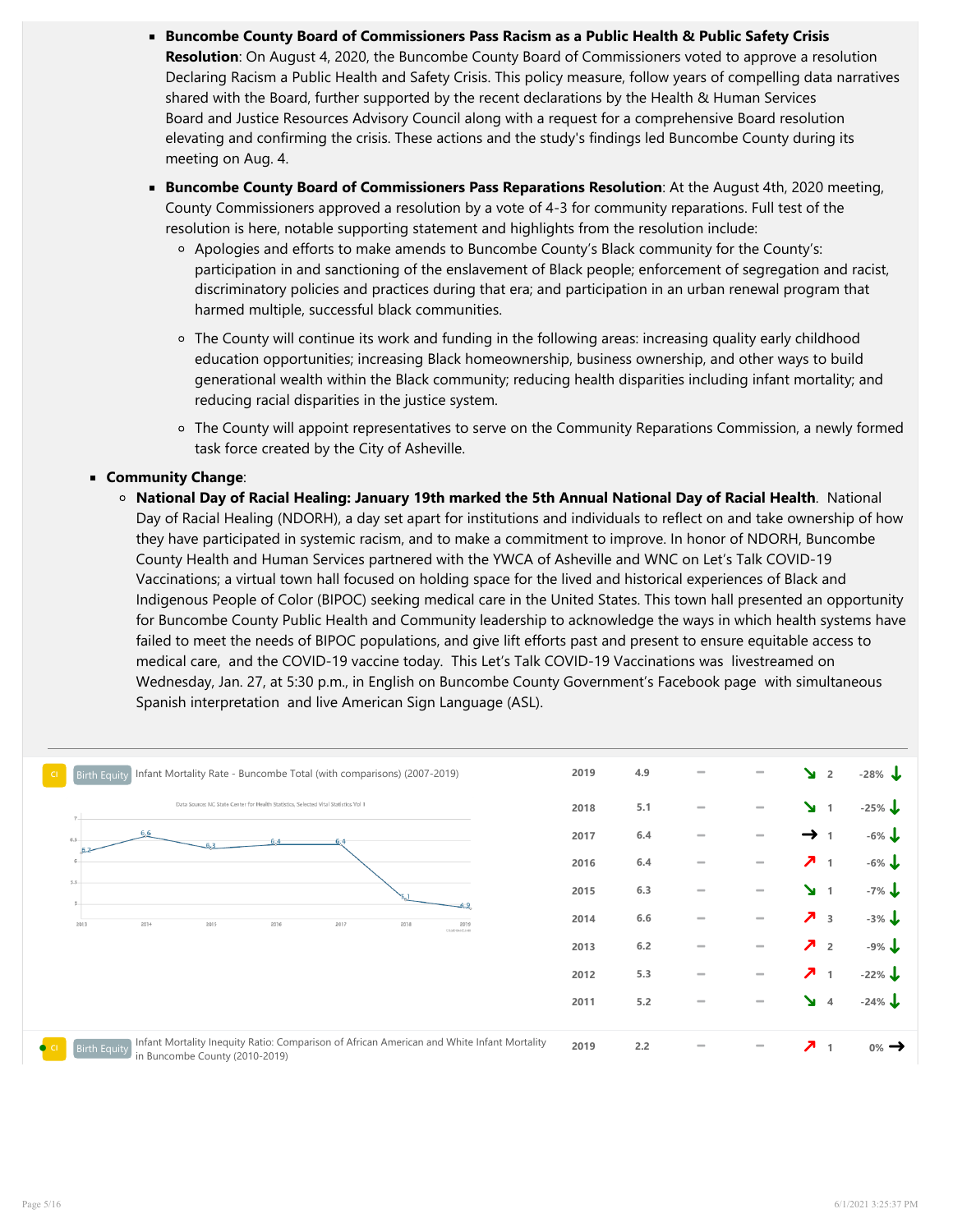

# What Is It?

# Support doulas, pregnancy home visiting programs, and related evidence based strategies to improve the quality of pregnancy, birth, and postpartum care

Providing ongoing support for evidence-based strategies to improve maternal care, including culturally responsive doula care and other pregnancy home visiting programs was identified by community partners and community members as important work that is making a positive impact in our community. When combined with other actions in our community, CHIP stakeholders believe these programs have a reasonable chance of making a difference in advancing birth equity our community. This is ongoing work in our community.

This strategy aligns with the North Carolina Perinatal Health Strategic Plan, Goal 1: Improving Health Care for Women and Men, Point 3. Improve the quality of maternal care (includes prenatal, labor, delivery and postpartum care). Specific strategies under Goal 1, Point 3 that this aligns with include:

- Expand use of evidence-based models of prenatal care
- Ensure pre[natal care that addresses underlying risk factors, such as: decreasing un](http://storage.clearimpact.com/Measure/Details/99130009)necessary c-sections, prevention of repeat preterm bi[rth, addressing underlying](http://storage.clearimpact.com/Measure/Details/99130009) health conditions such as high blood pressure and gestational diabetes, mental health screening and support, support to stop using tobacco and other substances, screening and support for intimate partner violence, etc.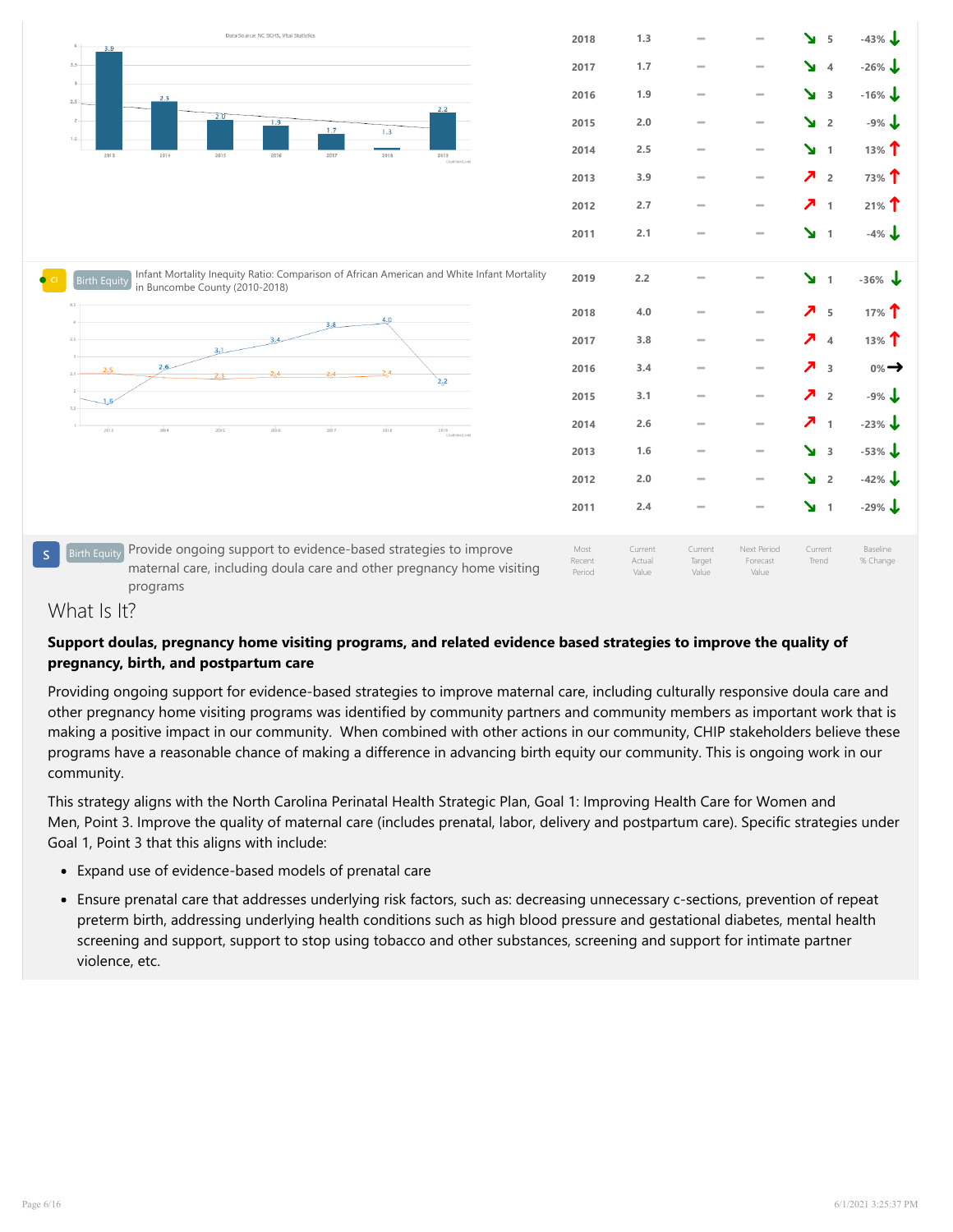- Provide care coordination / case management / home visiting services that includes promotion of resiliency, mental health screening and support, support to stop using tobacco and other substances, life planning, chronic disease management, and access to health care
	- o Increase doula care access, particularly for women at higher risk and in underserved communities (while doula care is not specifically named in the NCPHSP, this evidence based model of support has been a highly impactful local strategy to support in our community - particularly providing support for community-based doulas who are from the communities they are serving) .
- Provide evidence-based culturally responsive patient education and quidance

In collaboration with Mothering Asheville and the YWCA (also a member of Mothering Asheville), CHIP has provided support and technical assistance for the Home Visitors Collaborative and SistasCaring4Sistas - Doulas for Social Justice over the past CHIP cycle. Community p[artners voiced support for continuing support for these groups as t](http://storage.clearimpact.com/Container/Details/9978659)hey are helping to advance positive birth outcomes and reduce in[equities in our community. The priority population for this strategy are p](http://storage.clearimpact.com/Container/Details/9978659)regnant and parenting families, particularly familes of col[or in Bunco](http://storage.clearimpact.com/Container/Details/9978659)mbe County. These programs aim to make a difference at the individual/interpersonal behavior; organizational/policy; and environmental change levels.

By 2027, Mothering Asheville aims to eliminate disparities in infant mortality in Buncombe County, changing the current data indicating that African-American babies die at 3.8 times the rate of White babies. Mothering Asheville is a cross-sector collaboration working to ensure that more Black babies are delivered on time, at a healthy weight, and survive their first year. Mothering Asheville works with partners to build community capacity, create clinical shifts, communicate strategically, and advocate for institutional policies that address structural racism, implicit bias, access to care, economic and other social factors that influence health. The local inequities in birth outcomes and associated social determinants of health reveal the need for clinical-community collaborations to support pregnant Black women, their babies, and people of color through their lifespans. Mothering Asheville was established as a response to this critical need, bringing together clinical providers, community resident groups, nonprofits, advocacy agencies and others committed to fostering health equity.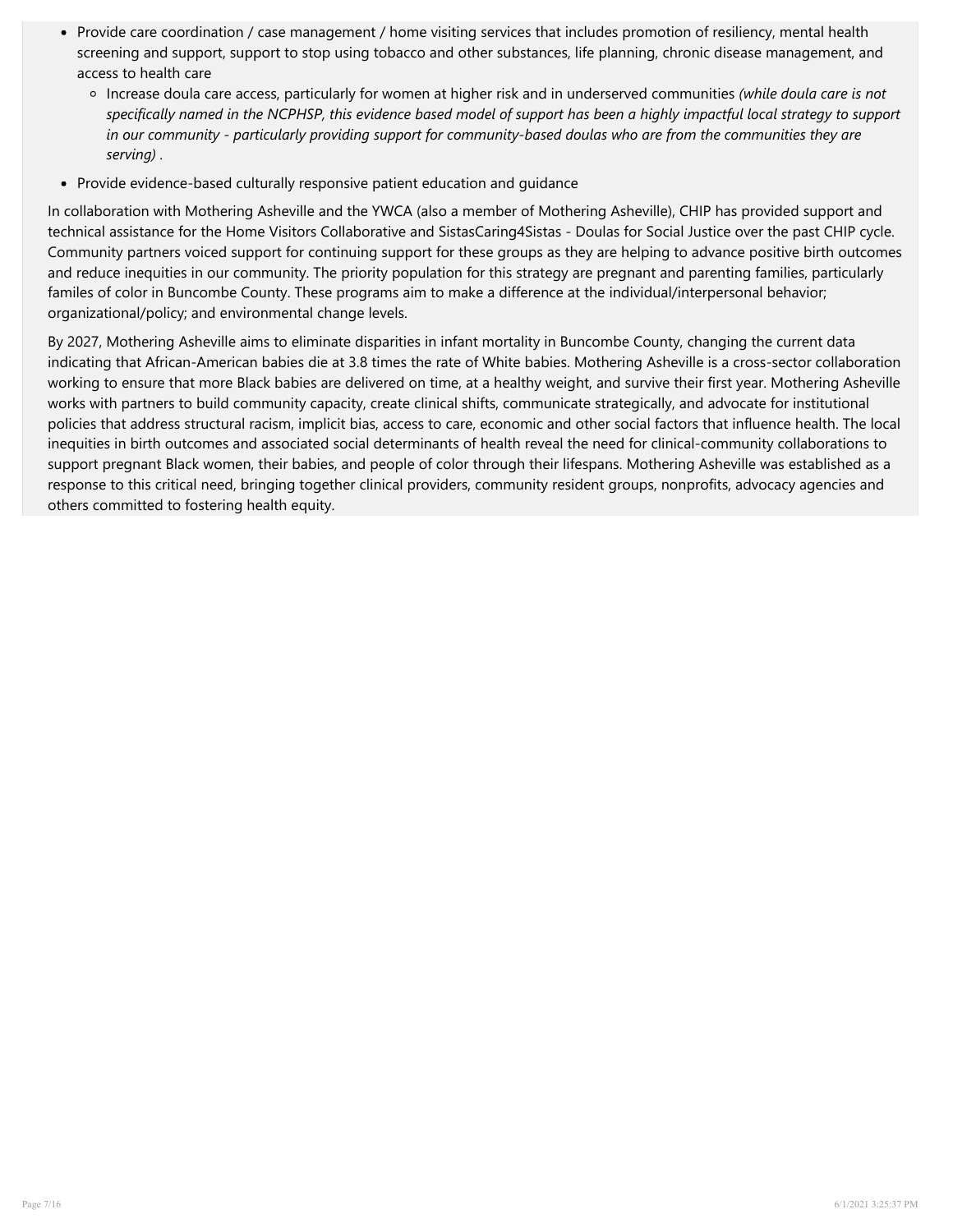#### 2020 Home Visit, Doula, and Care Coordination Resource Updates:

- Nurse Family Partnership: [NFP is an evidence-based, community health program aimed at low-income wom](https://whb.ncpublichealth.com/phsp/improve.htm#)en pregnant with their first child. The program pairs a registered nurse with mothers early in their pregnancy through the child's first two years. During that time information about healthy pregnancies, nuances of toddler health and development issues, and peripheral issues such as economic advancement and self-sufficiency Buncombe County's Nurse-Family Partnership . Now in its 11th year, Buncombe 11-member NFP team continues to garner accolades for its work while having a significant impact in the lives of the families through home visits. Since its establishment in 2009, the program has served over 500 families. In fiscal year 2019, the site served 26 households and completed 394 home visits. Among program participant households in fiscal year 2019, 58% had a household income at or below the poverty line. The County's NFP team recently received high marks and accolades during its annual evaluation, continuing the annual trend of consistently high review by the state; described by the National Service Office and NC State Consultants "as a standard for how to deliver the NFP program."
- Mothering Asheville: Mothering Asheville works with partners to build community capacity, create clinical shifts, communicate strategically, and advocate for institutional policies that address structural racism, implicit bias, access to care, economic and other social factors that influence health. The local inequities in birth outcomes and associated social determinants of health reveal the need for clinical-community collaborations to support pregnant Black women, their babies, and people of color through their lifespans. Mothering Asheville was established as a response to this critical need, bringing together clinical providers, community resident groups, nonprofits, advocacy agencies and others committed to fostering health equity. During the December 2020 Strategic Planning Process, coalition members expressed interest in the following strategies and issues for prioritization/focus:

# Community & Capacity Building:

- 1. supporting training desired by SC4S (lactation, business, counseling/peer support, IPV, parenting classes, etc.) and Mother to Mother
- 2. Infant Mortality Education done by Institute for Preventive Healthcare and Advocacy

# Clinical Shift:

- 1. MAHEC implicit bias training in Simulation Center with OB residents completed and expanding to faculty and Family Medicine.
- 2. Expand the Racial Equity Institute (REI) groundwater training for Buncombe County staff.
- 3. Increase BIPOC providers in the Asheville Metro Area.

# Policy Change:

- 1. Medicaid expansion, including doula reimbursement.
- 2. Supporting the Success Equation Policy Agenda.
- Sistas Caring 4 Sistas (SC4S): A key strategy of Mothering Asheville has been to support the growth and sustainability of SistasCaring4Sistas (SC4S). SC4S a group of Black community-based doulas supporting primarily Black women through pregnancy, birth, and postpartum who aim to eradicate disparities in maternal and infant mortality, providing education and doula services to families who face financial barriers and stigmas. SC4S has demonstrated positive impact in improving birth outcomes in their patient population and has cultivated significant community support and leadership presence.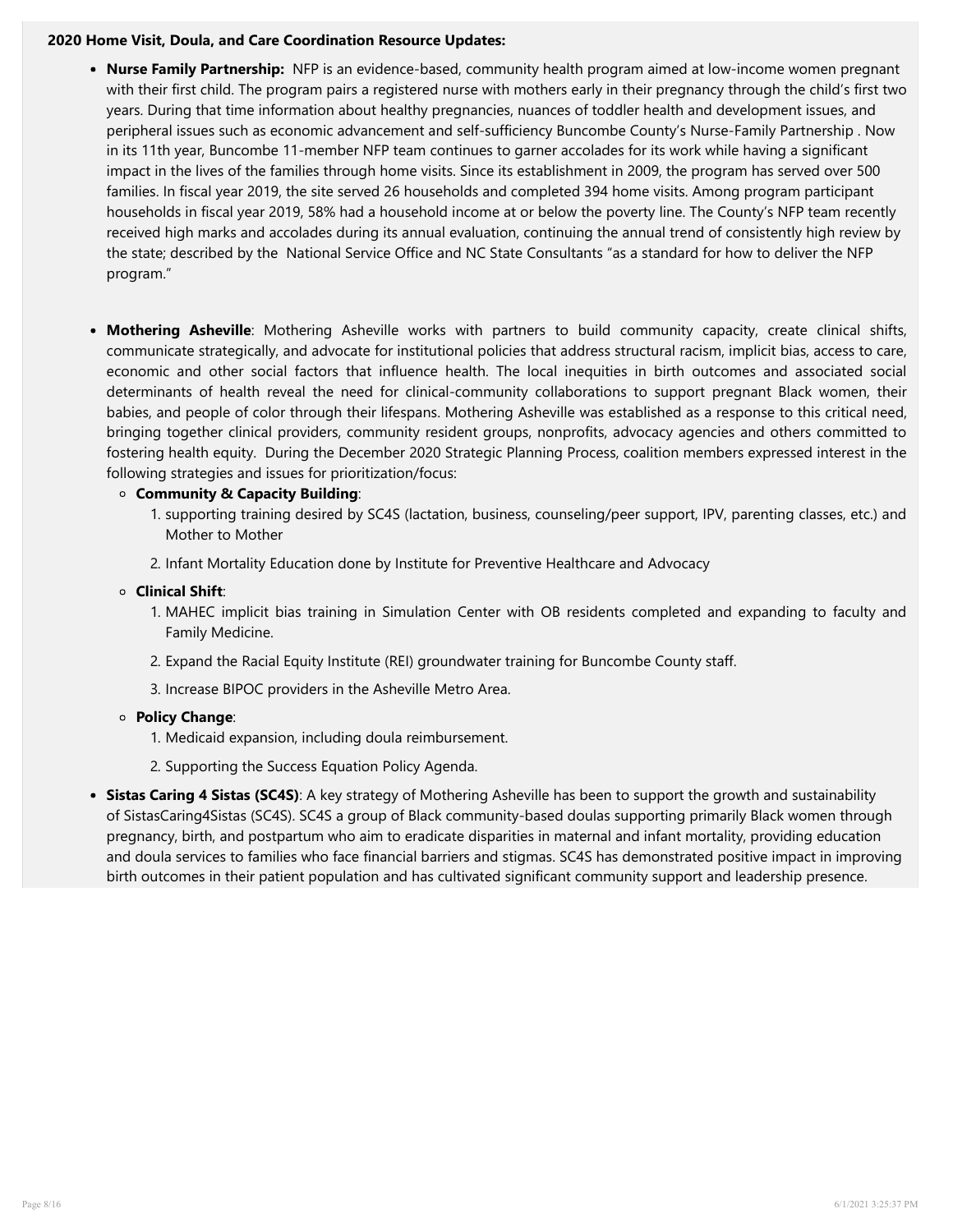#### 2020 Update:

From spring to early fall 2020, Mission Hospital's Labor & Delivery permitted only one support person to accompany delivery patience –often limiting access for doula or birth coaches, for mothers who wanting their partners present. SC4S doulas quickly pivoted to the use of tablets to connect remotely with clients, providing much virtual emotional support, and reinforcement of breathing techniques.

• YWCA of Asheville/Buncombe: The YWCA is dedicated to eliminating racism, empowering women, and promoting peace, justice, freedom, and dignity for all. The YWCA's Women's Empowerment Department provides services for women of childbearing age via its Getting Ahead and MotherLove programs. Getting Ahead supports women living in poverty to build resources for a more prosperous life. MotherLove provides mentoring and support for pregnant or parenting teens, building skills as strong parents and successful students with the goals of ensuring participants graduate high school, enroll in secondary education, deliver a healthy baby, and delay a subsequent pregnancy. In partnership with Mothering Asheville and CHIP, the YWCA has convened a Home Visitors Collaborative (HVC) since 2017, with representation from local perinatal home visiting programs, including key clinical, community, and specifically African-American community leaders. The HVC is focused on increasing the quality and quantity of support for at-risk, and specifically African-American, pregnant and parenting women.

2020 Update: For the 2019- 2020 school year, 90% of enrolled participants graduates or advances to the next grade level, ( (exceeding the 80% annual program target).

- April June 2020: with at total number of 32 participants, Motherlove has transitioned all of its programming to virtual case management, virtual events, and resource allocation. In an effort to retain participant engagement, the Motherlove Coordinator convened weekly virtual events, including Storytime with Buncombe County Library, graduation success stories, activities for children during the pandemic, and self-care emotional well-being. Program staff also maintained regular communication with the school administration to help eliminate any barriers to virtual learning, including internet connectivity, and access to a working computer.
- July September 2020: Due to COVID-19, Motherlove continues to provide virtual programming delivery, with only 16 enrolled participants. Many adolescent parents are experience financial hardship and creating further challenges to stay engaged in virtual learning. Other barriers included: access to high quality health care and dental services, accesses services as an undocumented resident, and access to transportation.
- October 1-Decebmer 2020: Motherlove continues to operate in a virtual format due to COVID-19, with 15 program participants. In an effort to use participant voice to influence programming,mthe MotherLove coordinator surveyed participant about their current unmet needs. Program participants reported a number of unmet needs:
	- Participants are lacking support from some school teachers to understand that virtual learning is hard while also parenting an infant.
	- Lack of daycare solutions to support online/distance learning.
	- [Concern](https://protect-us.mimecast.com/s/FZahCrkBnOs88zmYTGo_8y?domain=facebook.com)s about community safety, home safety, and limited access to able to outdoor play.
	- Expressed desire for mental health for the whole family.
	- Access to dental and medical healthcare services for children/mothers who are undocumented.

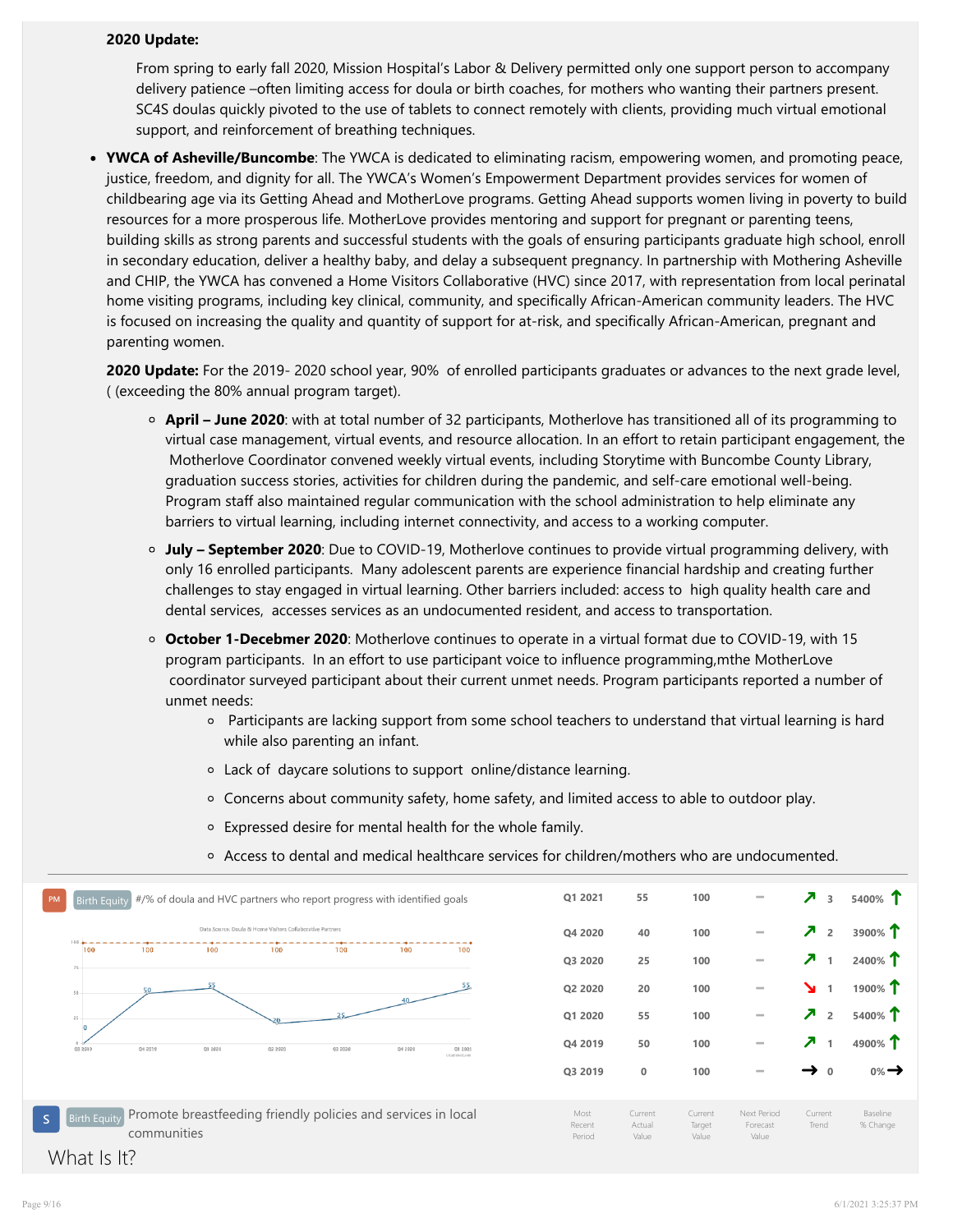Strengthen families and communities: Support coordination and cooperation to promote health within communities - Promote breastfeeding friendly policies and services in local communities. The Buncombe County Community Health Improvement Process (CHIP) is working to improve birth outcomes and reduce the rate of infant mortality. As breastfeeding is an important strategy to improving child and maternal health, community partners are working together to achieve designation as a breastfeeding friendly community by completing the Ten Steps The Breastfeeding-Family-Friendly Community Designation (BFFCD), as articulated by the Carolina Global Breastfeeding Institute. The Buncombe will work closely with the WIC and the community partners to leverage existing resesources, capacity, and relationships to improve rates, lenghts and racial/ethnic demographic participation in breastfeeding.

- In 2017, 74% of Black mothers were breastfeeding at discharge after birth in Buncombe County, compared with 89.5% of White mothers and 96.3% of Hispanic or Latinx mothers.
- Current Breastfeeding trends in Buncombe County and those served by WIC are as follows (As of May, 2019):
	- 23% of Buncombe WIC Infants participants ae exclusively breastfed Breastfeeding: we have opportunities to expand equity in the following
	- 24% of White WIC participating were exclusively breasted, compared with 17% of Black WIC infants.
	- 15% of White WIC participating Infants were partially breastfed, compared to 13% of Black WIC infants.
	- 59% of White WIC participating infants were fully formula fed, compared to 72% of Black WIC participating infants.
- The opportunity presented in this data serves as a call on behalf of all babies, mothers and families to inform, support, advocate and encourage our county on the importance of becoming a breastfeeding friendly community.

| R MentalHealth All in Buncombe County are able to live free of stigma, supported in<br>mind, body and spirit in times of both strength and difficulty with | Most<br>Recent<br>Period | Current<br>Actual<br>Value | Current<br>Target<br>Value | Next Period<br>Forecast<br>Value | Current<br>Trend | Baseline<br>% Change |
|------------------------------------------------------------------------------------------------------------------------------------------------------------|--------------------------|----------------------------|----------------------------|----------------------------------|------------------|----------------------|
| resilience, self-determination and a positive sense of self-worth                                                                                          |                          |                            |                            |                                  |                  |                      |
| regardless of income, race, neighborhood, nationality, ability and age.                                                                                    |                          |                            |                            |                                  |                  |                      |

# Experience and Importance

# How would we experience this result in our community if we are successful?

Our community partners describe a nurturing community that supports health and well-being. One that is safe and secure and where all individuals and families, regardless of race and ethnicity, gender, and age can thrive.

All will have their basic needs met - for healthy food, for childcare and for safe and affordable housing, with no financial stress. They will have space[s that promote resilience and allow for creative expression](http://storage.clearimpact.com/Measure/Details/100077776) and connection with nature. Parents have hope and high expectations for their children. There will be a strong sense of place, of belonging, where multiple generations are able to support each other

For those who are experiencing any degree of mental health challenges, services are responsive and someone only needs to ask for help once. Providers offer effective, evidence-based approaches.

But mental health and well-being is much broader than what happens in clinical settings. The whole community contributes, including leaders who actively engage in the work. Wellness leaders expand beyond clinical services to provide support where people live, when they need it and in ways that support their unique needs

The system works because there is trust, stability, consistency, empathy as well as respite for those who need it.

# What information led to the selection of Mental Health and Well-Being and this related result?

Mental Health [was one of 10 standout health conditions based on the size](http://storage.clearimpact.com/Container/Details/9978660) and severity of the issue in our community and was reviewed sepa[rately from su](http://storage.clearimpact.com/Container/Details/9978660)bstance use. What made mental health standout most was the data collected locally through the WNCHI telephone survey, from key informant surveys and via community input sessions gathered through listening sessions and brief surveys done in community gathering places ranging from food distribution sites to the Asheville Tourist stadium.

Key findings related to Mental Health and Well-Being included:

- 39.9% of adults experienced Emotional Abuse during Childhood
- #1 most commonly experienced Adverse Childhood Experience (ACE) in Buncombe County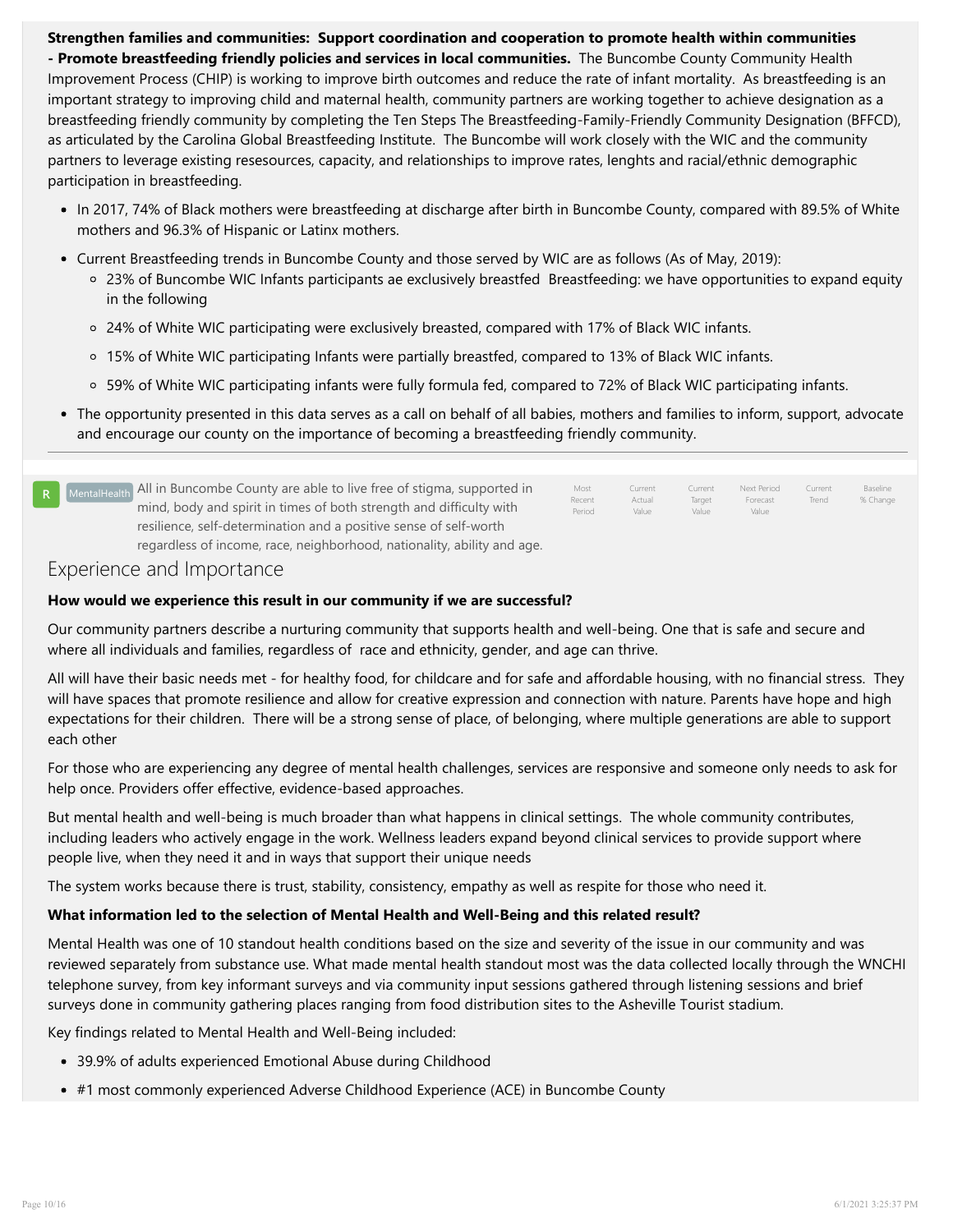- 23.5% of adults experienced Household Mental Illness during Childhood also considered an ACE
- 35.2% of adults reported they have experienced symptoms of Chronic Depression
- 16.3% were Unable to Obtain Needed Mental Health Services in the Past Year (This was nearly double from 8.3% in 2015 and was higher than other WNC counties)
- 18.9% had >7 Days of Poor Mental Health in the Past Month (This was an increase from 11.6% in 2015 and higher than other WNC counties)
- 74% of adults "Always" or "Usually" Get Needed Social/Emotional Support (This number has been steadily declining since 2012 and is lower than other WNC counties)
- Suicide Rate 17 per 100,000 population, 2012-2016 (This is lower than the WNC average)
- 7,034 individuals were served by area mental health programs in 2017

Our CHIP Advisory Council, with representation from roughly 30 community organizations, working to broadly address health, social and economic needs, were actively engaged in 3 2-hour work sessions to identify which community health conditions to prioritize. Using a tool to prioritize conditions based on relevance, impact and feasibility, mental health emerged as #1 in in narrowing our priorities to five.

#### 2020 Update on Action Plan Strategies:

#### CHIP Advisory & Behavioral Health Workgroup:

- A for[mal CHIP Behavioral health advisory committee has been established o](http://storage.clearimpact.com/Container/Details/9978661)ut of existing behavioral health workgroups that fo[rmed in response to the COVID19 pandemic – these workgroups s](http://storage.clearimpact.com/Container/Details/9978661)pan across multiple sectors to provide a macrolevel p[erspective on the factors that interplay and contribute to menta](http://storage.clearimpact.com/Container/Details/9978661)l health outcomes
	- Pr[iorities of this group continue to focus on trauma-informed services, ra](http://storage.clearimpact.com/Container/Details/9978661)cial equity, and systemic responses to crisis calls
- Formation of a new behavioral health and justice collaborative that unites City and County programming to further plan, implement, and evaluate systemic responses to crisis via emergency services, law enforcement response, and public

#### What is working in the community:

- Focused healthy behavior promotion efforts re: injury/violence prevention, chronic disease, substance use, and sexual health
	- One example is a strategic partnership between Helpmate, an intimate partner violence (IPV) service provider, Buncombe County Health and Human Services, and Buncombe County law enforcement to provide a coordinated response for screening and implementation of Lethality Assessment Protocol (LAP) for every IPV-related emergency services call
- $\circ$  Forming cross-sector partnerships with the ability to identify root causes around mental illness
	- The CHIP Behavioral Health Advisory group has adopted a dual model that encompasses adverse childhood experiences and adverse community experiences to highlight the interplay between social and environmental determinants of health on health equity
- Healthy living resources from social service sectors
	- Due to the COVID19 pandemic, mental health service providers have responded with innovative solutions to bridge the digital divide, including shifting services to a strictly virtual environment, and partnering with other social service providers to bundle services, expedite referrals, and provide crisis supports
- o Social equity work focused on race/ethnicity has continued to be an overarching strategy within community health improvement work, with deliberate evaluation and analysis focused on naming the historic role that healthcare and the medical field have played in maintaining systemic racism and oppression
- Utilization of a continuum of care and wrap-around service model for SUD has increased participation and recovery success among those accessing peer support services, medication-assisted treatment, and case management
	- Creation of Social Determinants of Health flex funding to provide individualized support around systemic barriers to SUD recovery and resilience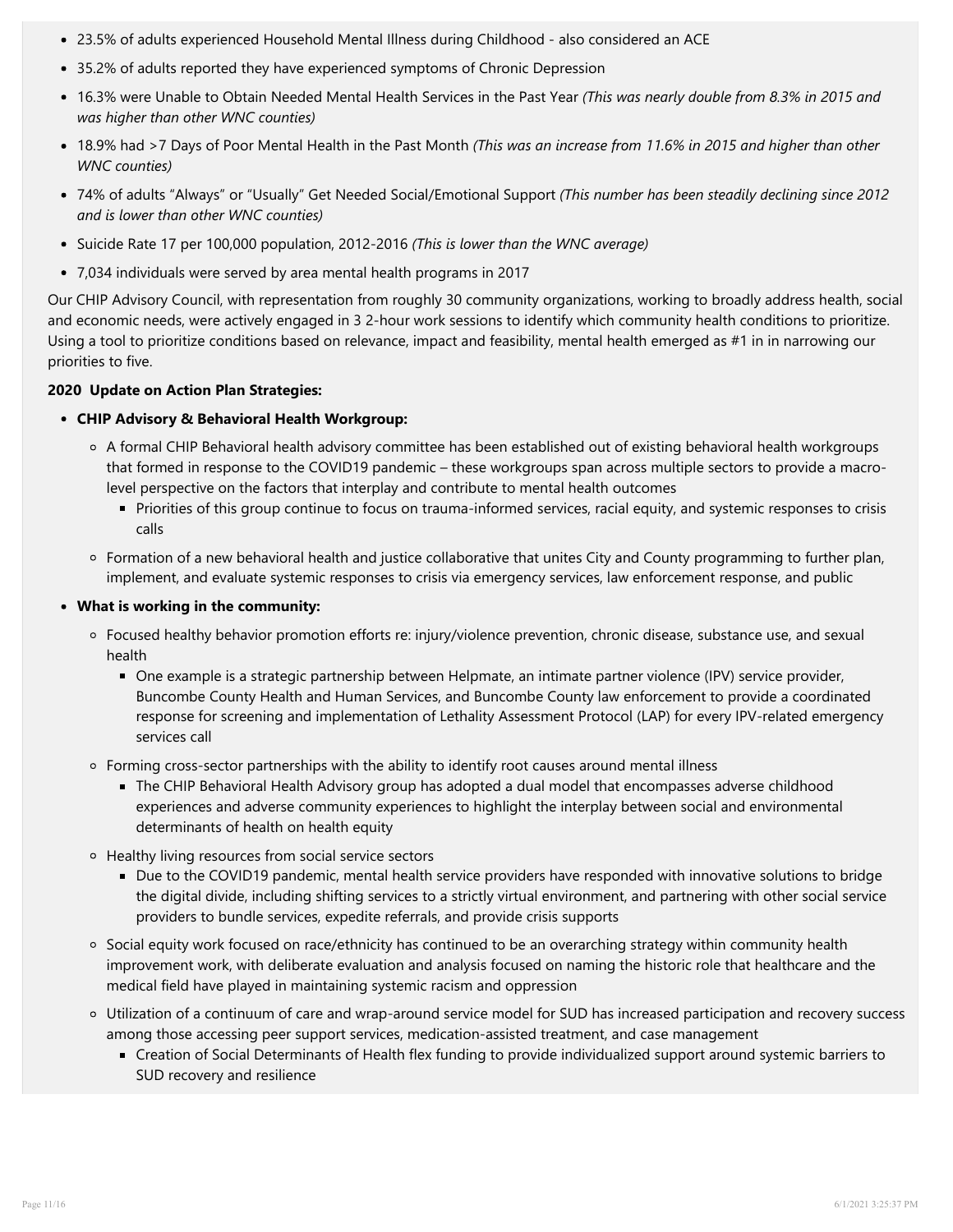#### What still needs work:

- Connecting state and federal initiatives with local work forming more cohesive workgroups and partnerships to work on policy and advocacy
- Ongoing digital divide, including inconsistent access to broadband/high-speed internet for residents in more rural areas of the county which has created further barriers for access to treatment and services during the COVID19 pandemic
- Focusing on mental health/well-being across the lifespan, particularly through the lens of impact from the COVID19 pandemic
- <sup>o</sup> \*\*Impacts of COVID19 pandemic on resident well-being and social supports reflect ongoing concerns with isolation, connection to the greater community, loss of social support, and exacerbation of existing health conditions
- Physical living environment and housing (quality, safety, and stability) continue to play a significant role in mental health and wellbeing outcomes
- o Social equity work focused on economic class and immigration
- Growing and promoting mental health supports that are culturally appropriate, including ongoing evaluation of racial disparities within service outcomes

# What else do we know:

- COVID19 pandemic has negatively impacted resident mental health and wellbeing for residents
- Impacts of secondary traumatic stress/chronic stress exposure for first responders, medical professionals has deepened with COVID19 pandemic
- Access to treatment barriers related to cost/lack of insurance persist still awaiting updates to Medicaid expansion/transformation in NC



What Is It?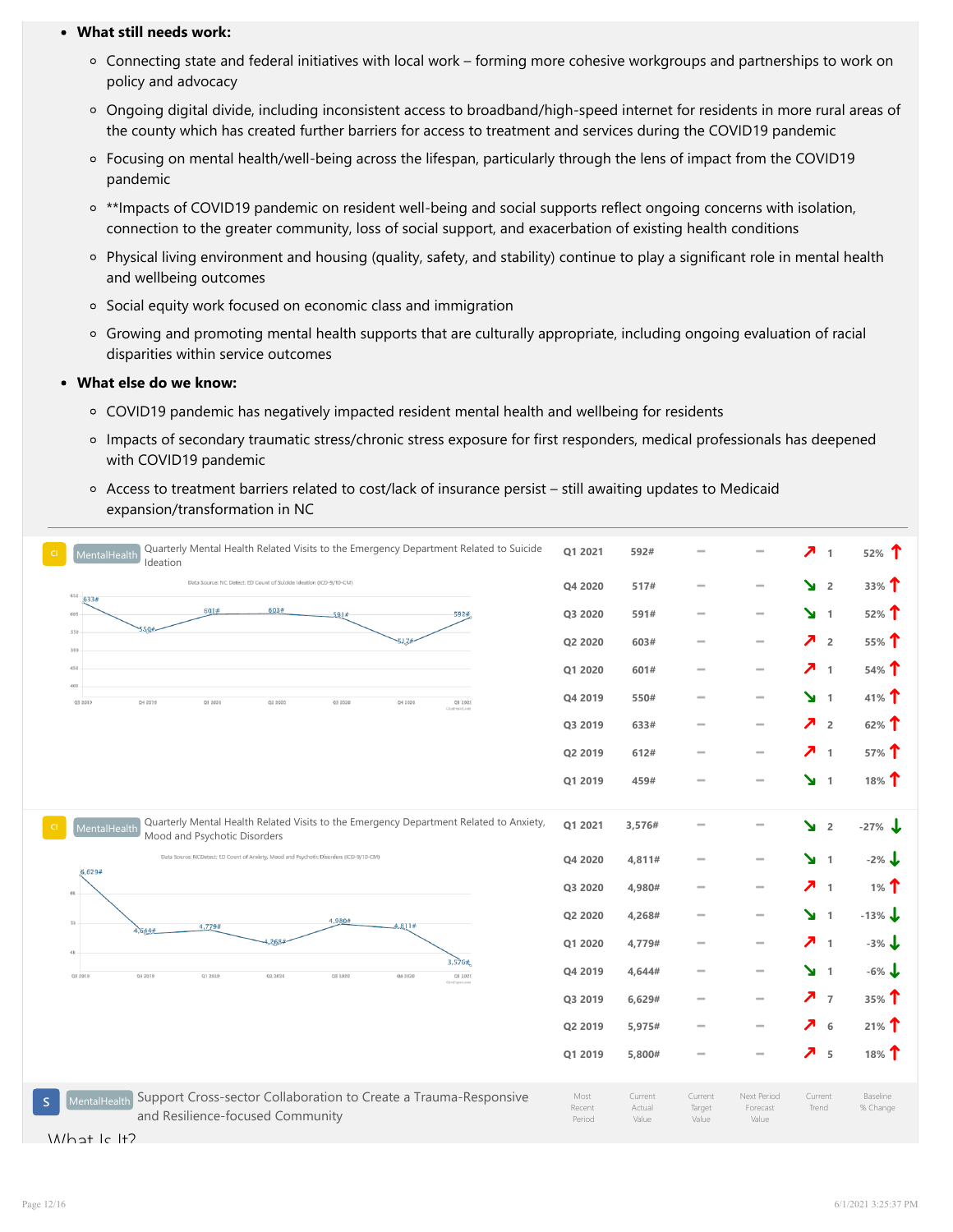What Is It?

Cross-sector Collaboration to Create a Trauma-Responsive and Resilience-focused Community was identified by community stakeholders as an action, that when combined with other actions in our community, has a reasonable chance of making a difference in addressing Mental Health Wellbeing in our community. While many organizations are actively addressing Mental Health inequities, existing programs and initiatives struggle to meet the need. This is especially true as it relates to services and supports for our youngest community members and communities of color. This approach further aims to move beyond individual and clinical based-approaches to a greater emphasis on prevention and population-based strategies.

When asked "what's hurting" the mental health and wellbeing of our community, we heard that young people far too often grow up in toxic environments with no early intervention which continues to impact their health as adults. In the past several decades, Adverse Childhood Experience (ACEs), the trauma resulting from exposure in childhood to psychological, physical, and sexual abuse, to violence or unstable household conditions, has received increasing attention. A screening tool was developed to assess exposure to ACEs with a 0-10 score. The higher the score the greater liklihood of negative health impacts. The WNCHI Telephone survey administered in this CHA cycle asked respondants about their exposure to adverse childhood experience. In Buncombe County, 21% of respondents reported having an ACE score of 4 or more (considered high) and 39% of respondents indicated exposure to at least one form of childhood trauma with emotional abuse being the highest reported.

Our community also told us that there is not enough emphasis on prevention and upstream approaches that focus both on addressing trauma at the individual level but also at the community level. This concern is supported by the more recent recognition Adverse Community Experiences, as the "second" ACE. This community-focused ACE calls attention to the negative impact of community environments plagued with violence, poverty, lack of economic mobility, social support and opportunities. The Pair of ACEs (Building Community Resilience), the combination of trauma in the lives of children and youth coupled with a community environment, contributes to and/or compounds the adversity experienced by a child and is expecially toxic and much more challenging to overcome. This is especially true for black and brown people who more likely to live in neighborhoods and communities impacted by poverty, violence and fewer resources.

# How does this strategy address health disparities?

In 2016, the National Survey of Children's Health found a disproportionate number of children of color impacted by ACEs with that 61% of black children and 51% of Hispanic children compared to 40% of white children have experienced at least one ACE (Child Trends 2/20/18) And research out of the University of California in Los Angeles Center on Culture have added to the growing body of evidence that experiencing racism and discrimination can be considered another ACE in that they contribute to a cumulative psychological stress burden (ACEs Connection Blog 6/29/15)

Becoming a trauma-responsive and resilience-focused community addresses trauma at both the individual and the community level. At the individual level, it goes beyond just recognizing the impact of trauma on an individual to changing an organization's culture, policies and prac[tices to focus on better serving their clients who have experienced tra](http://storage.clearimpact.com/Measure/Details/100077780)uma. A Trauma-Responsive and Resiliencefocused commu[nity wor](http://storage.clearimpact.com/Measure/Details/100077780)ks to also recognize the Address Community Experiences that contribute to trauma and to create changes in that environment at create protective factors and "promote community healing" and support the communities ability "to adapt, recover and thrive, even in the face of adversity". (Prevention Institute 2/16)

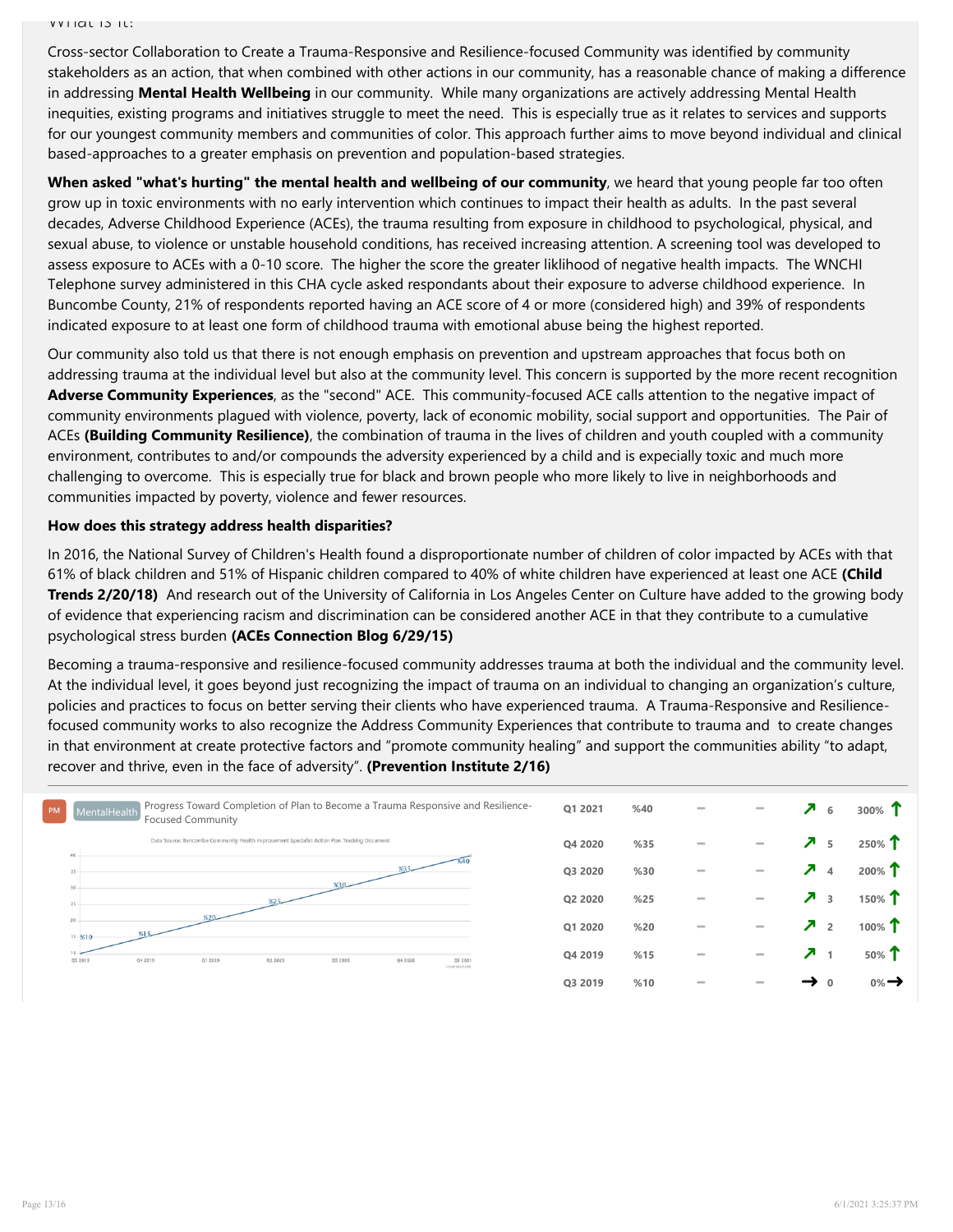

# Narrative

Community Paramedicine: The Buncombe County Community Paramedic is a new initiative help our community heal from substance abuse and on the path to recovery. The goal of community paramedicine is to supplement traditional Emergency Services staff for individuals who have overdosed or are experiencing a substance use disorder crisis. Currently, this support comes in the form of a community paramedic and a peer support specialist. However, the program hopes to expand to more services. Community Paramedicine is currently a pilot program focused on substance use disorder support, food and shelter emergency assistance, and basic medical training like wound support. However, the goal of this program is to provide support in everything from mental health crises, deescalation, transportation, trauma assistance, rehab, and more.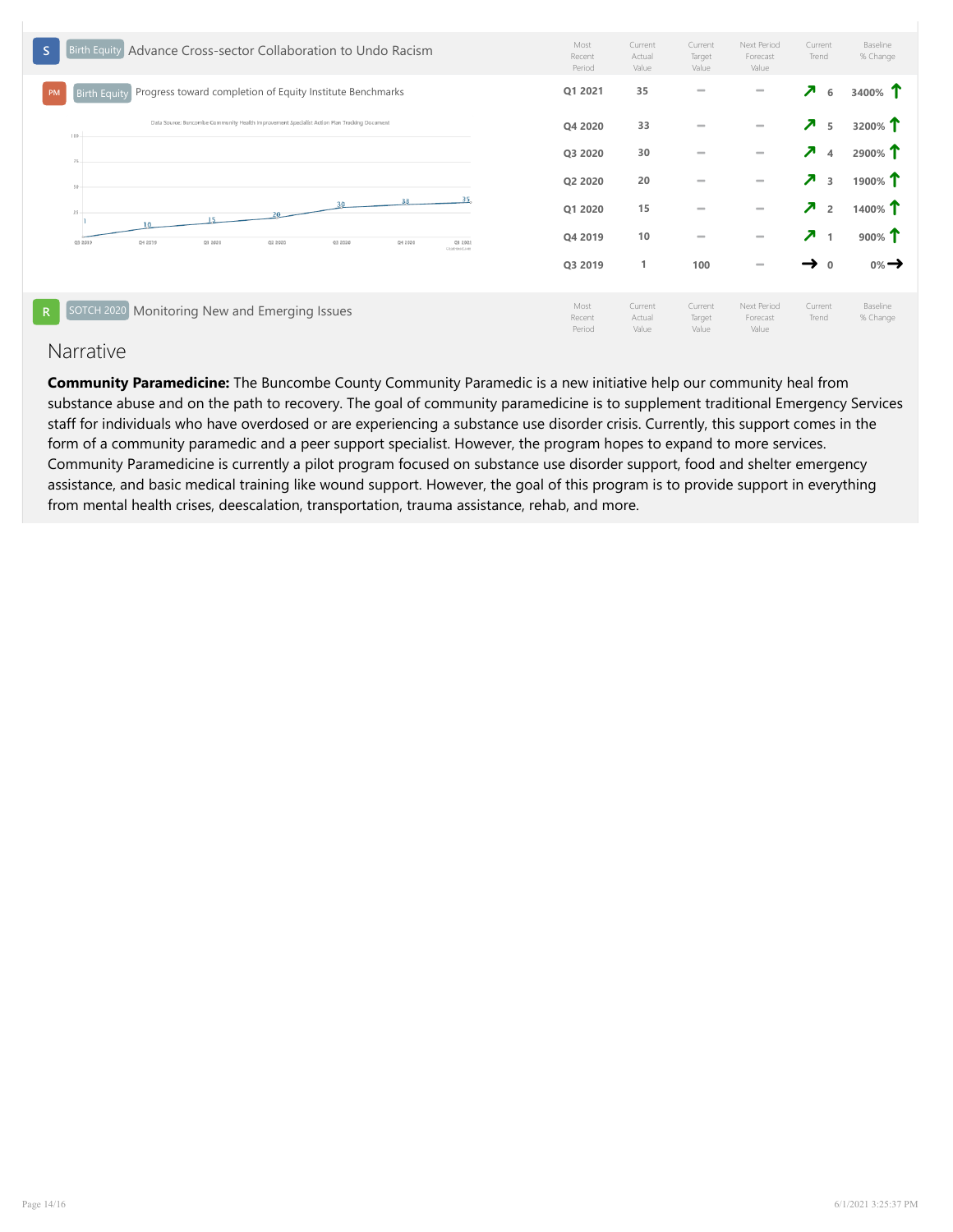Register of Deeds Opioid Awareness Story Map: In 2020, an innovative partnership between the Register of Deeds, Buncombe County Sheriff's Office, and Health and Human Services produced an Opioid Awareness Story Map. This one of a kind project, helps us understand and address the opioid epidemic in Buncombe County. The data and story map are now helping to inform a new Medication Assisted Treatment (MAT) program at the Buncombe County Detention Facility. In addition to charting patterns and demographics, the website also provides connections to support. The website also features the National Safety Council's Memorial Site "Celebrating Lost Loved Ones." To visit the website exploring the opioid epidemic, go to buncombecounty.org/opioids.

Community Partners Bridge Digital Divide: A new broadband infrastructure partnership between Asheville City Schools, Asheville City Schools Foundation, Asheville City Government, Asheville Housing Authority (HACA), and Buncombe County Government, stands to provide wireless internet access throughout HACA communities. The Housing Authority's five family developments will receive infrastructure broadband, no-cost internet access to residents. While prioritization of the initial communities (Southside, Deaverview, Hillcrest, Klondyke, and Pisgah View) serves as a strategy to ensure students have reliable connectivity for remote learning, the projects helps unencumber HACA resident access to online opportunities for adult learning, peer-to-peer groups, employment, and telemedicine.

Buncombe County 2020 COVID Impact Study: In November of 2020, Buncombe County retained Public Research Consultants (PRC) to conduct the Coronavirus Community Impact Survey, a short, "pulse" survey of 225 county residents to quickly gain a better under[standing of critical issues in a fast-movin](https://publichealth.gwu.edu/sites/default/files/downloads/Redstone-Center/BCR Trauma Equity and Resilience 2019.pdf)g environment.

• Methodology: PRC conducts 100 randomized telephone surveys in targeted census tracts, plus 125 targeted online surveys countywide. All data were weighted to reflect the population distribution by ZIP Code and for demographic characteristics.

# **• Survey Question Areas:**

- o Perceived Severity What do residents feel the impact on the community has been?
- Exposure Risk & Testing Are residents following social distancing recommendations? Are they able to work from home? Have they been tested for COVID-19?
- o [Health Stat](https://www.childtrends.org/publications/prevalence-adverse-childhood-experiences-nationally-state-race-ethnicity)us: Do they have household members with underlying health issues?
- Economic Impact H[ow many community members have lo](https://www.acesconnection.com/blog/more-evidence-that-racism-and-discrimination-are-aces)st jobs or income? Have they lost health insurance coverage?
- $\circ$  Health Care Decisions Are residents foregoing medical care out of fear? What is their experience with and receptivity toward telemedicine?
- Health Behavior Changes Has alcohol consumption increased? Are residents exercising less? Eating less healthfully?
- o Mental Health Impact What has been the impact on anxiety, depression? Lack of sleep? Arguing with family members?
- Belongingness--- Experience with racism, bias, inclusion, or othering

# Highlight of Survey Results (Select Measures):

- 1. Physical Well-Being: [Having good health and enough energy to get things d](http://storage.clearimpact.com/Measure/Details/100077774)one daily  $$ 
	- a. 39[% of residents h](http://storage.clearimpact.com/Measure/Details/100077774)ave a serious health condition (HBP, heart disease, cancer, diabetes) n. 220
	- b. 34% have been tested for Coronavirus of COVID-19
	- c. 41% of BIPOC residents have a serious health condition (HBP, heart disease, cancer, diabetes)
	- d. 35.7% of BIPOC residents have been tested for Coronavirus of COVID-19